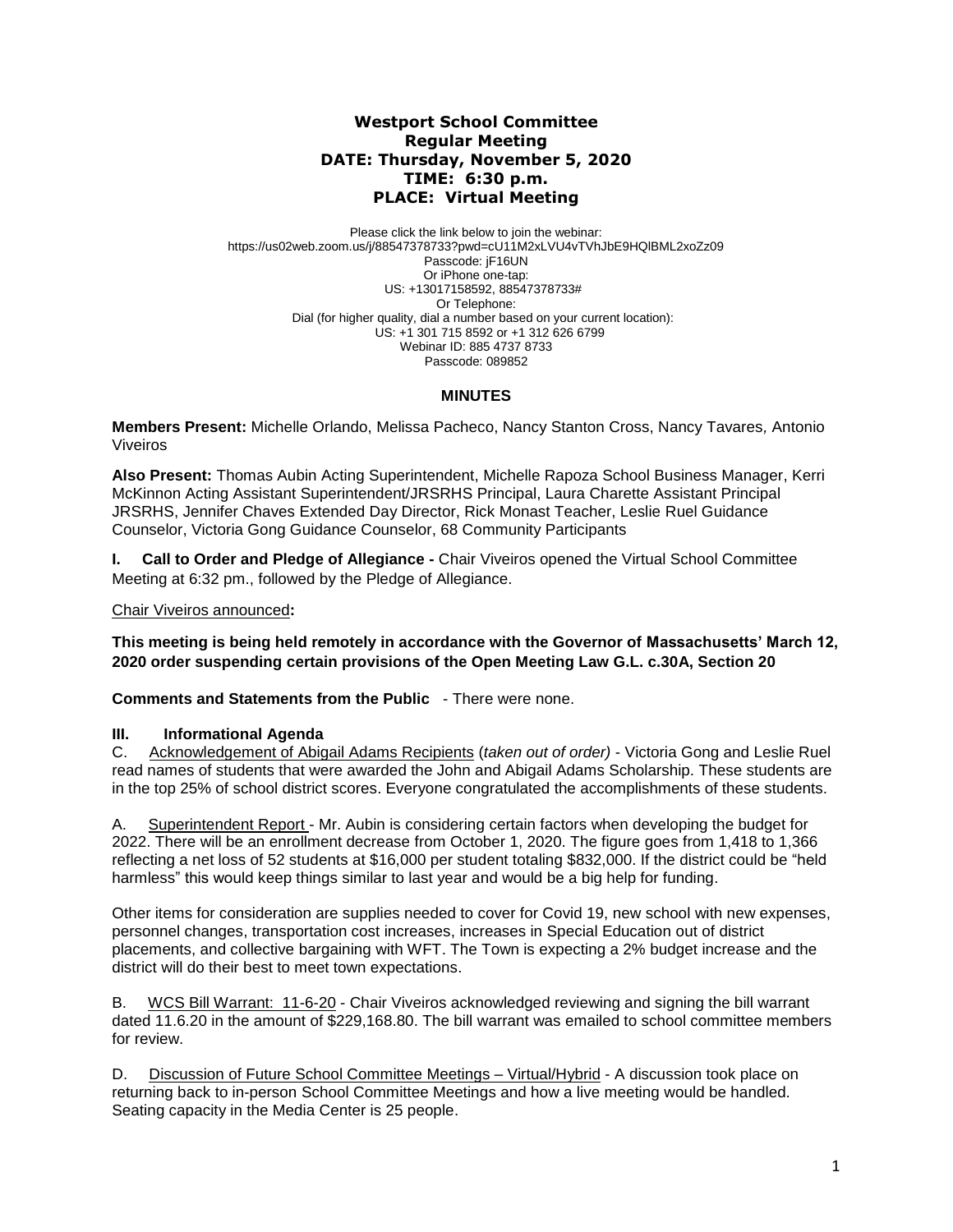Mr. Rezendes researched other districts handling of in-person School Committee Meetings. He found some wear masks, some don't when speaking, members are spread out, no in-person audience and the public emails questions in ahead of time. Mr. Rezendes explained that members would be using Zoom with everyone looking at laptops. A laptop would be placed on the podium for remote audience questions.

Pros and cons were discussed. There is concern about additional costs for cleaning the area before the next day when students and staff arrive in the building. This item will be brought up again when more information is gathered.

E. Update on COVID 19 Re-Entry Plan - Laura Charette shared her screen to present a Proposed November Re-entry Calendar and a daily calendar. There is a recommendation to begin on Thursday instead of Tuesday to provide more cohort equity.

Explanation of the cohorts:

**Cohort A** comprising of students with the last names A-K will be in on Tuesday/Wednesday **Cohort B** comprising of students with the last names L- Z will be in on Thursday/Friday **Third cohort** consists of students electing full remote / 25% of students to remain in remote model.

The number of students in person range from 1-18. Not every classroom is same size and students will be placed 3 feet apart with masks. They are repurposing rooms, such as using the media center. The BOH has approved the proposed set up.

Other items discussed include the idea of going remote after the holidays, providing a 6-page document for teachers, taking attendance for every class, keep students on Google Meet for a live lesson or prerecorded lesson.

Steps to ensure contact tracing include keeping all seating charts in a binder in the Main Office. Cafeteria has 4 lunches a QR code was created. A google form is filled out with date, name, table number and seat letter.

Training for EHallpass will take place. It was noted that the cell phone policy may need to be re-visited if EHallpass is implemented. Bathrooms are locked between passing period. Only 2 students at a time are allowed.

The work of the Health and Safety Committee has paid off with a low number of Covid 19 cases in the district. Staff has been working hard with all the changes being made to keep everyone safe.

It was noted that Westport has put many things in place concerning air purification with the purchase of HEPA filters and maintenance of filtration systems throughout the district.

Having a timeframe about changing a student's status from in-person to remote or vice versa was brought up. Mr. Aubin mentioned that school districts can require parents to wait 4-6 weeks before a change can be made about a student being remote vs. in person. Parents need to be aware that change in plans cannot be made right away.

F. Discussion of Water Testing and Cost - Chair Viveiros reported the new water system at MAC requires monthly monitoring by the DEP. They have seen large invoices for water testing across the district. Mr. Aubin mentioned the cost for the JRSRHS will be eliminated with the new building.

G. Discussion of Memberships to Organizations and Associated Fees - Chair Viveiros reported they have been reviewing memberships to different associations. Mr. Aubin mentioned these standard costs are straight forward.

H. Subcommittee Updates - Chair Viveiros reported there was a School Building Committee Meeting on October 21, 2020. To date \$47.8 million has been submitted to the MSBA, \$19.2 million has been issued to the town at a 49.47% reimbursement rate. The project is moving along and the contractor is doing a good job. Weekly construction meetings continue as well as Steering Committee Meetings. Next Tuesday Mr. Marks is putting together a tour of the site if anyone wants to join in. Mr. Aubin reported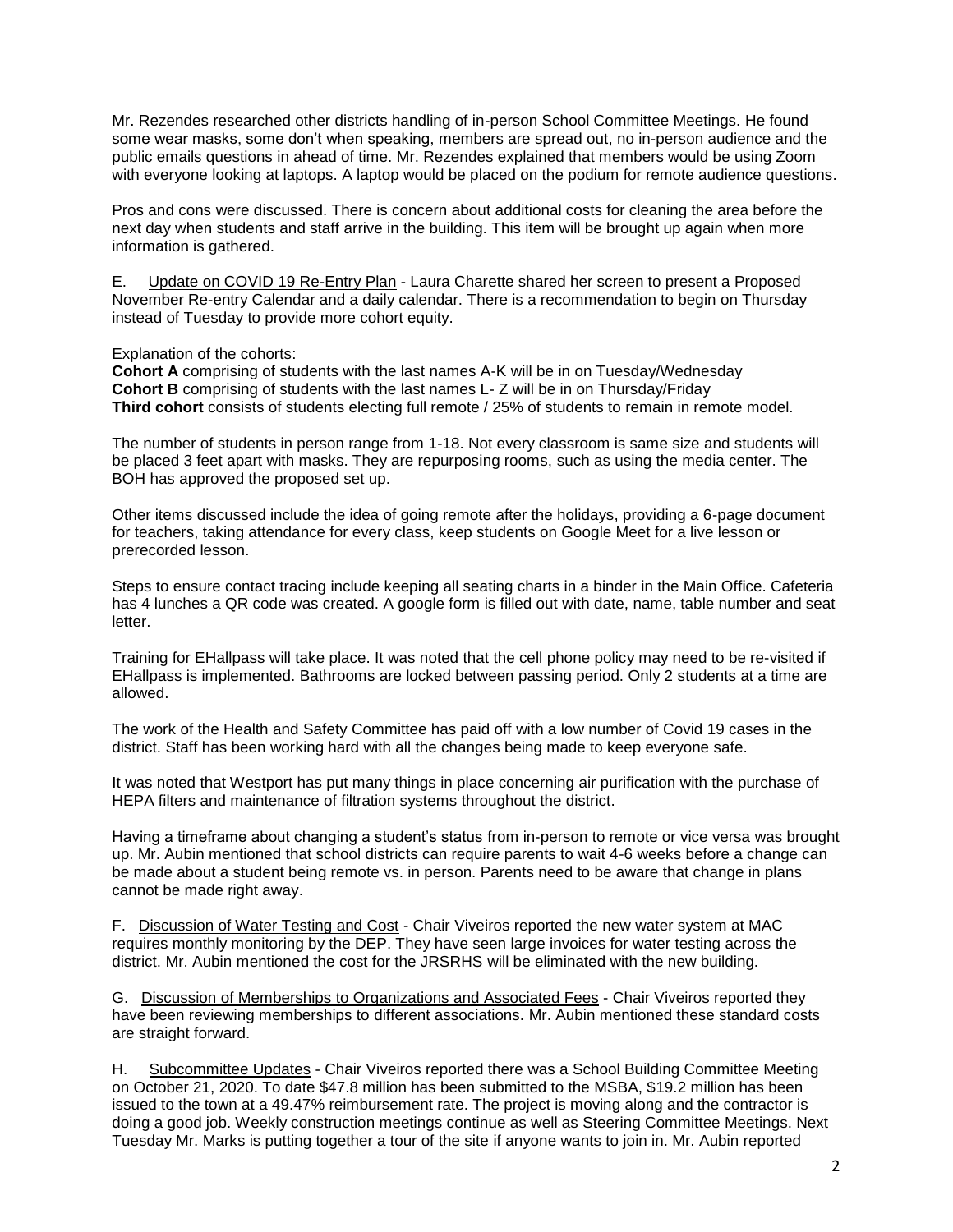there was a 3-hour key meeting on how the new building will be keyed. They have been looking at having a digital sign and will speak to abutters to inform them of the plans. Any sign concerns can be emailed to Mr. Viveiros. Soon they will meet to determine room naming.

## **IV. Action Agenda**

A. Review and Act on Minutes of Thursday, October 15, 2020 -

A motion was made to approve the Minutes of Thursday, October 15, 2020.

Motion by Tavares, seconded by Pacheco, all were in favor, motion passed 5/0/0

# B. Review and Act on the WSRHS Field Trip – Grades 9 &10 – Panama – February 12, 2022 –

February 19, 2022 - Rick Monast informed members that EF Tours will give parents and students until May 1 to withdraw from the trip and receive a full refund including the deposit. This provides no increased risk on families. Mr. Monast will be having a meeting with parents. Information has been posted on Facebook and a district email was sent. If more information is needed send him an email.

A motion was made to approve the Grades 9 & 10 WSRHS Field Trip to Panama from February 12-19, 2022.

Motion by Stanton Cross, seconded by Pacheco 6/0/0

C. Review and Act on the WSRHS Field Trip – Grades 10-12 – Greece – April Break 2022 - Mr.

Monast explained this trip has the same terms as the other scheduled trip.

A motion was made to approve the Grades 10 -12 WSRHS Field Trip to Greece during April Break 2022.

Motion by Stanton Cross, seconded by Tavares 6/0/0

D. Review and Act on Extended Day Rates - Jennifer Chaves informed the members she is requesting to increase the hourly rate of pay for the staff at the Extended Day Program. In addition, allow the staff to have benefits. An increase is also being requested for the parent rate. A survey was done on surrounding towns of Dartmouth and Somerset. Westport's charges are low.

Discussion took place about the option of these employees joining a union. More information is needed for a better understanding on the benefits part.

A motion was made to increase the rate of pay for employees and increase the rate parents pay as proposed for the Extended Day Program.

Motion by Tavares, seconded by Pacheco 5/0/0

E. Review and Act on New Registrar Job Description - Mr. Aubin explained this position is the establishment of a Registrar for state reporting. Presently this part is being subcontracted out at a cost of \$10,000. In addition, data would be consistent with one central place for registration. Exit interviews could also be done. This is an important position and would cost \$50,000 plus benefits. More information is needed for a better understanding on how this position will be used. Item tabled and will be brought back.

**V. Routine Matters -** Correspondence and Notices - There were none.

## **VI. Topics the Chair could not Reasonably Anticipate Forty-eight (48) Hours in Advance of the Meeting -**

Ms. Stanton Cross wanted to recognize the community for their support for the MAC roof replacement.

**VII. Adjourn -** A motion was made to adjourn. With members being present and voting individually and unanimously, the motion passes.

**Motion by Stanton Cross, seconded by Orlando 5/0/0** 

Roll call vote:

Orlando Yes Pacheco Yes Stanton Cross Yes Tavares Yes Viveiros Yes

The Virtual School Committee Meeting adjourned at 8:43 pm.